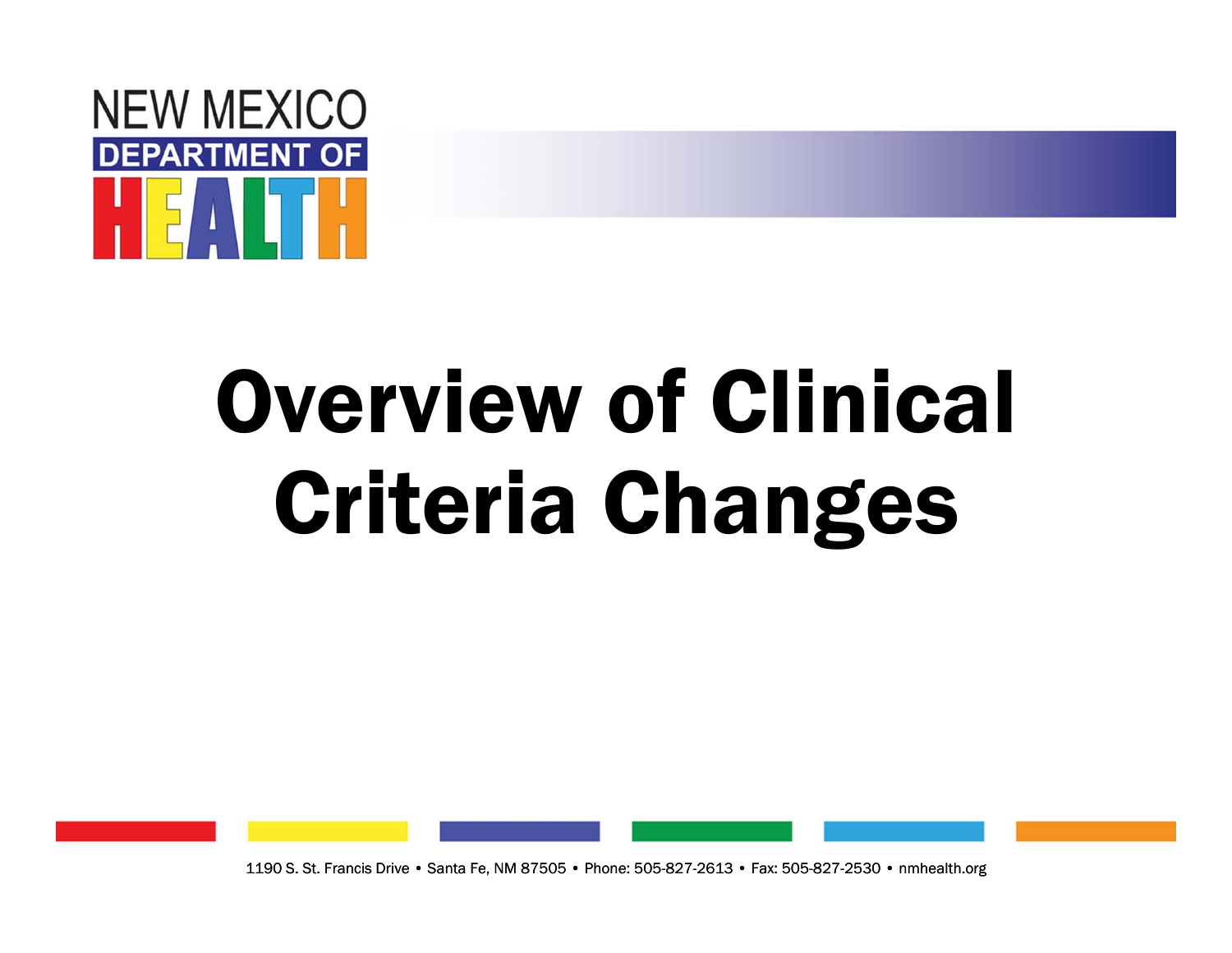## **Objectives**

- 1. Understand changes to the Clinical Criteria (CC) document as a whole
- 2. Understand how discontinuation of the SIS affects Budget Guidelines
- 3. Development of Clinical Criteria Changes and Stakeholder Input
- 4. Starting with Person Centered Planning
- 5. Review of Proposed Budget Levels Process

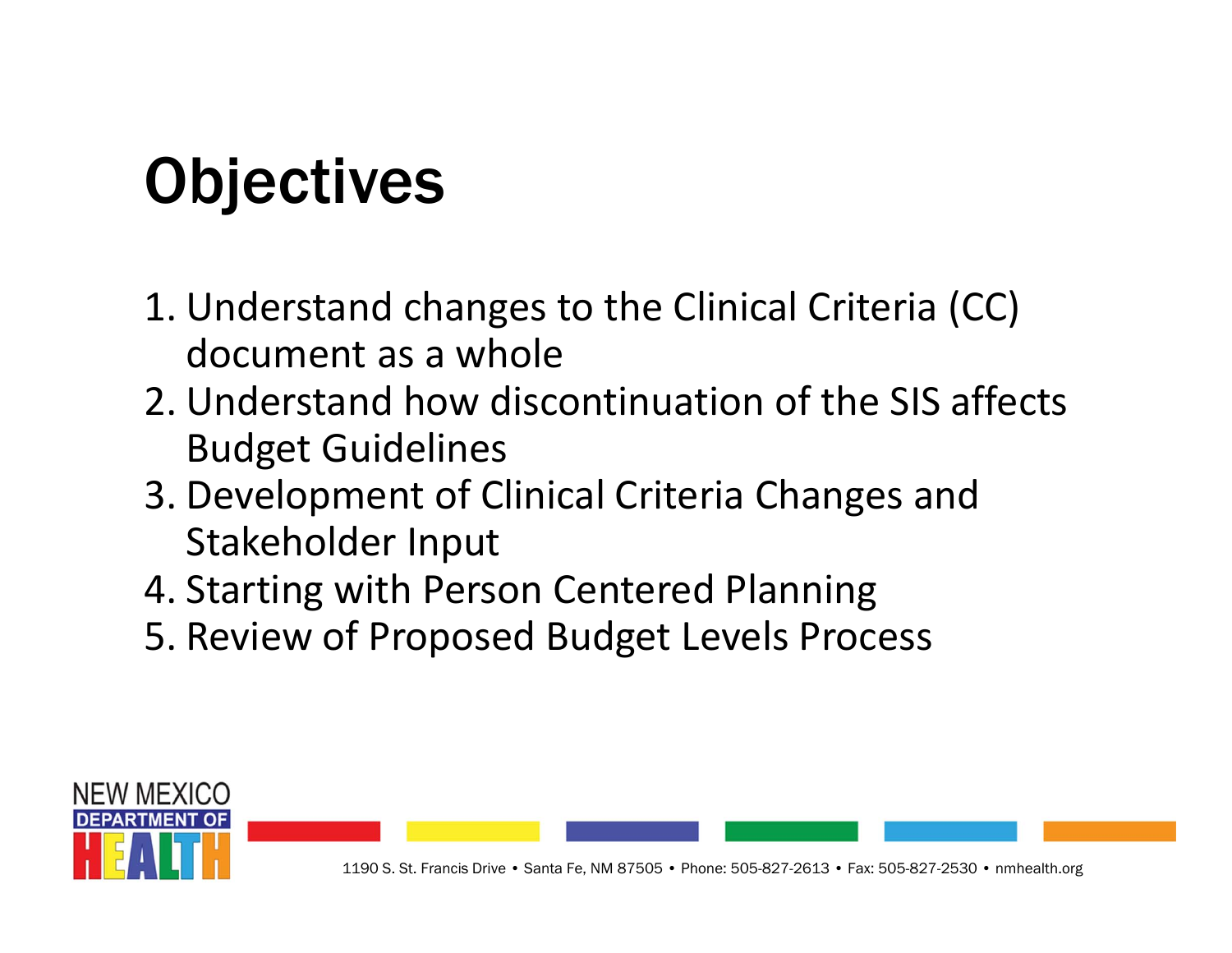1190 S. St. Francis Drive • Santa Fe, NM 87505 • Phone: 505-827-2613 • Fax: 505-827-2530 • nmhealth.org



# General Changes to CC

- Remove language related to SIS and NM DDW Groups included in Family Living, BSC, CCS, CIE, SL, Non Ambulatory Stipend
- • Incorporate memos and guidance since the last issue (June 15, 2015)
- Remove DDW Standards and provider requirements from the CC
- Minor clarifications in most services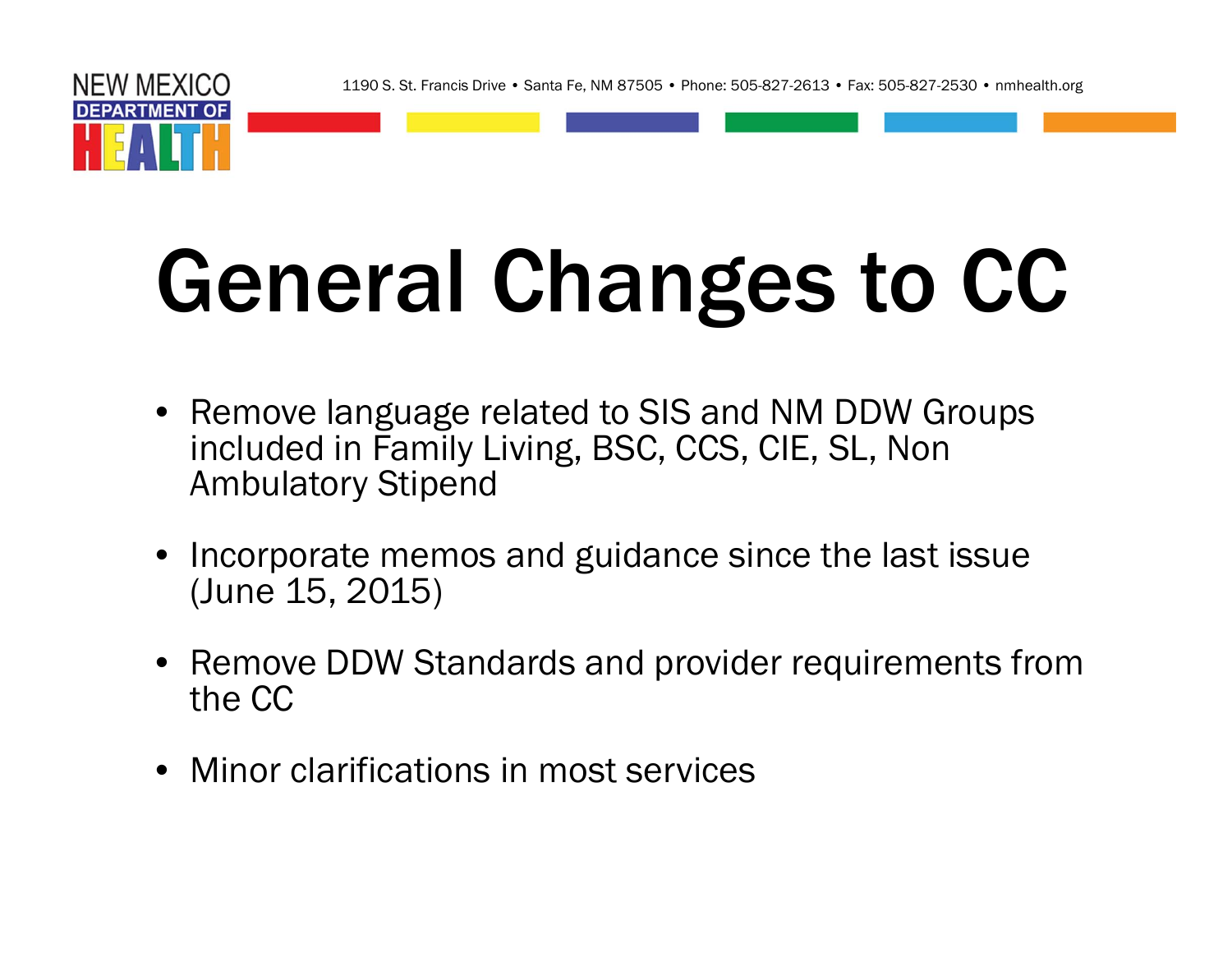1190 S. St. Francis Drive • Santa Fe, NM 87505 • Phone: 505-827-2613 • Fax: 505-827-2530 • nmhealth.org



## General Changes to CC

Format for Each Service:

- •Description of service and overall intent of service
- Bulleted criteria
- Additional Required Documentation
- Applicable limitations on amounts, frequency and availability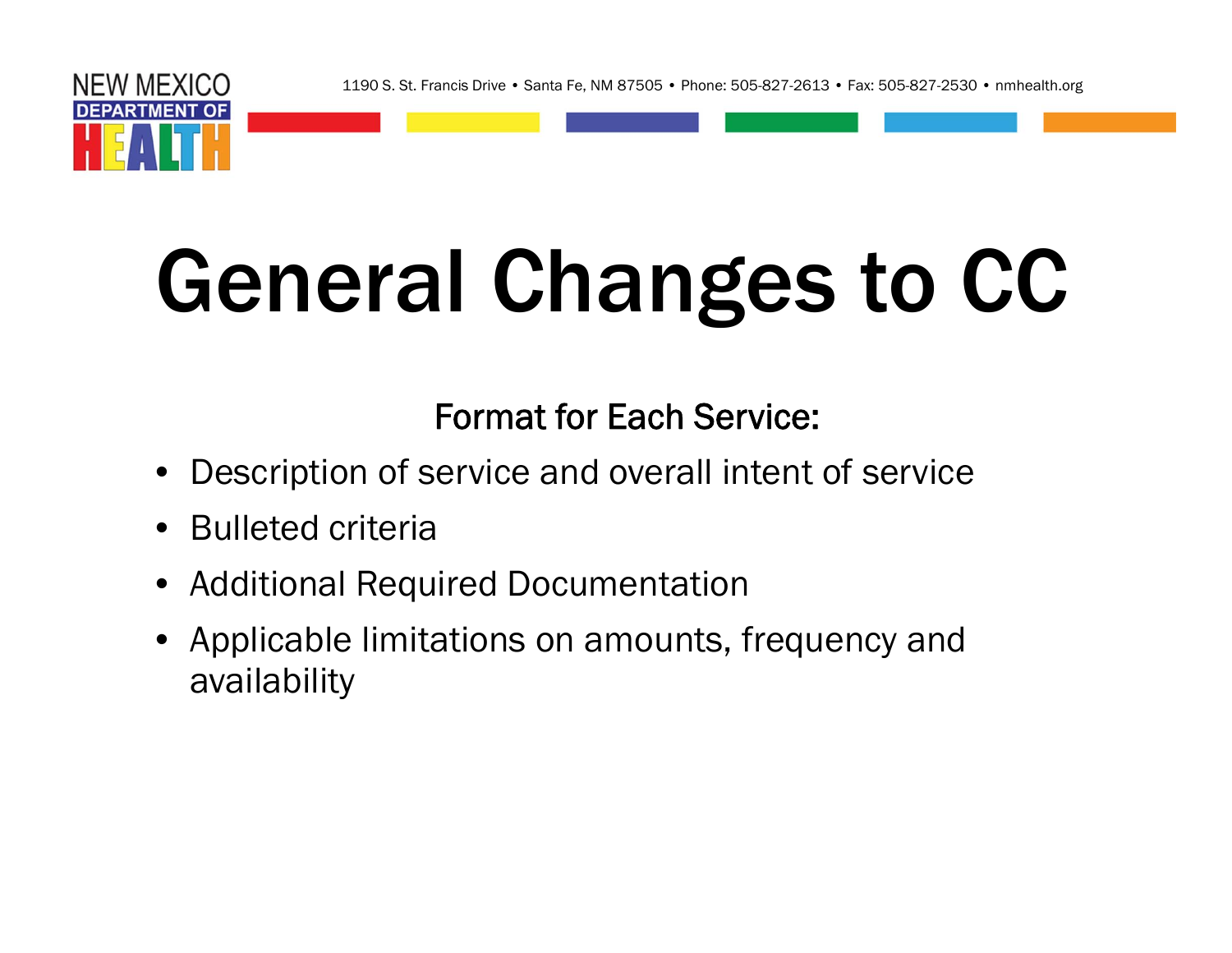



NEW MEXICO

## **Discontinuation of the SIS**

#### Issues that need to be addressed:

- Budget amounts are currently proposed/suggested based on DDW Group Assignments
- Tiered rates for group service models have been tied to NM DDW Group assignments
- $\bullet$  Core Budget Amounts for Behavior Support Consultation have been tied to NM DDW Groups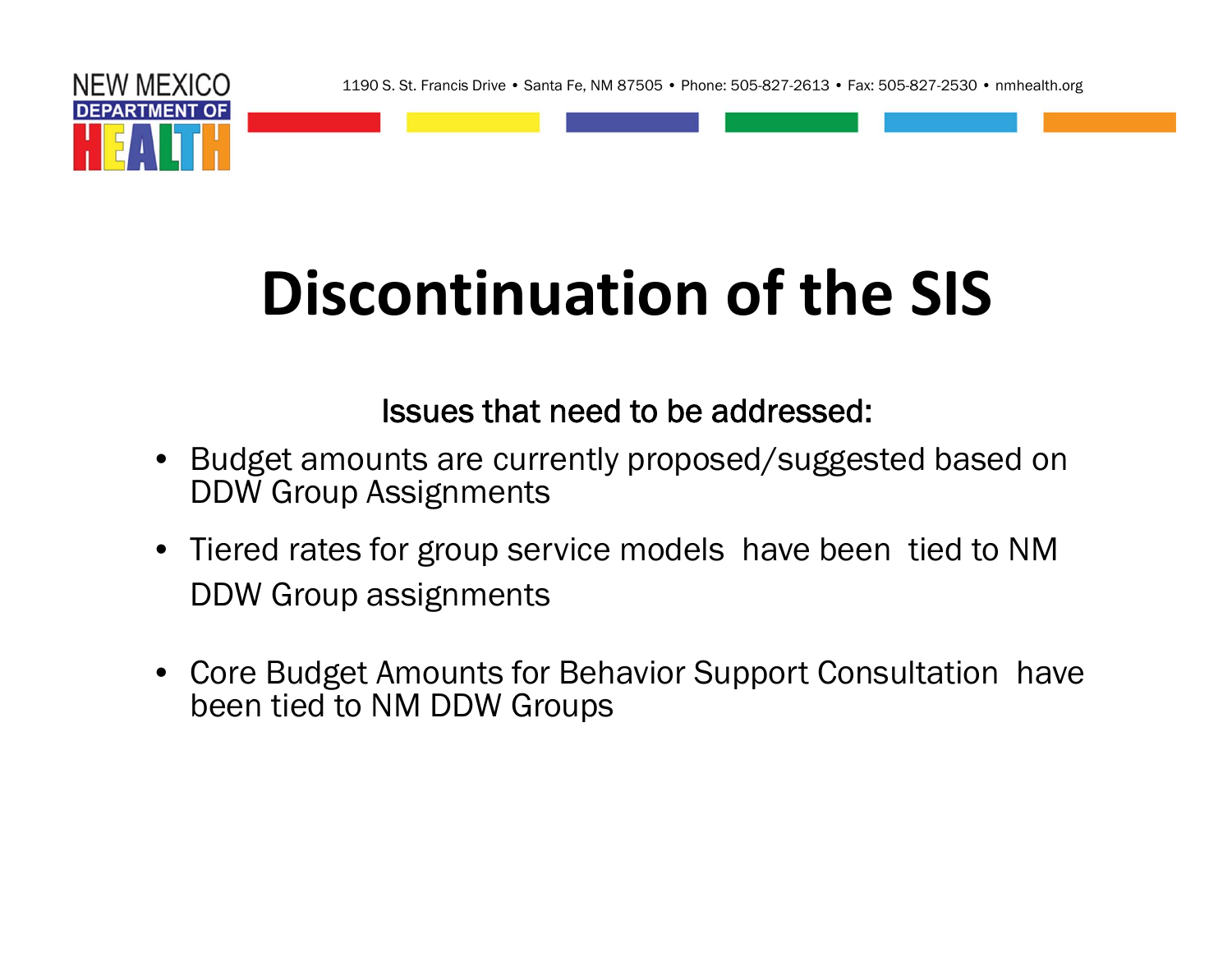#### Values and principles behind the decisions

- 1. Simple, transparent, fair and consistent
- 2. Timely implementation/feasible by July 1, 2017
- 3. Use existing information, team input, and information from multiple sources
- 4. Fiscally responsible
- 5. Accountability to Centers for Medicare and Medicaid Services
- 6. Consistent with current process as much as possible.

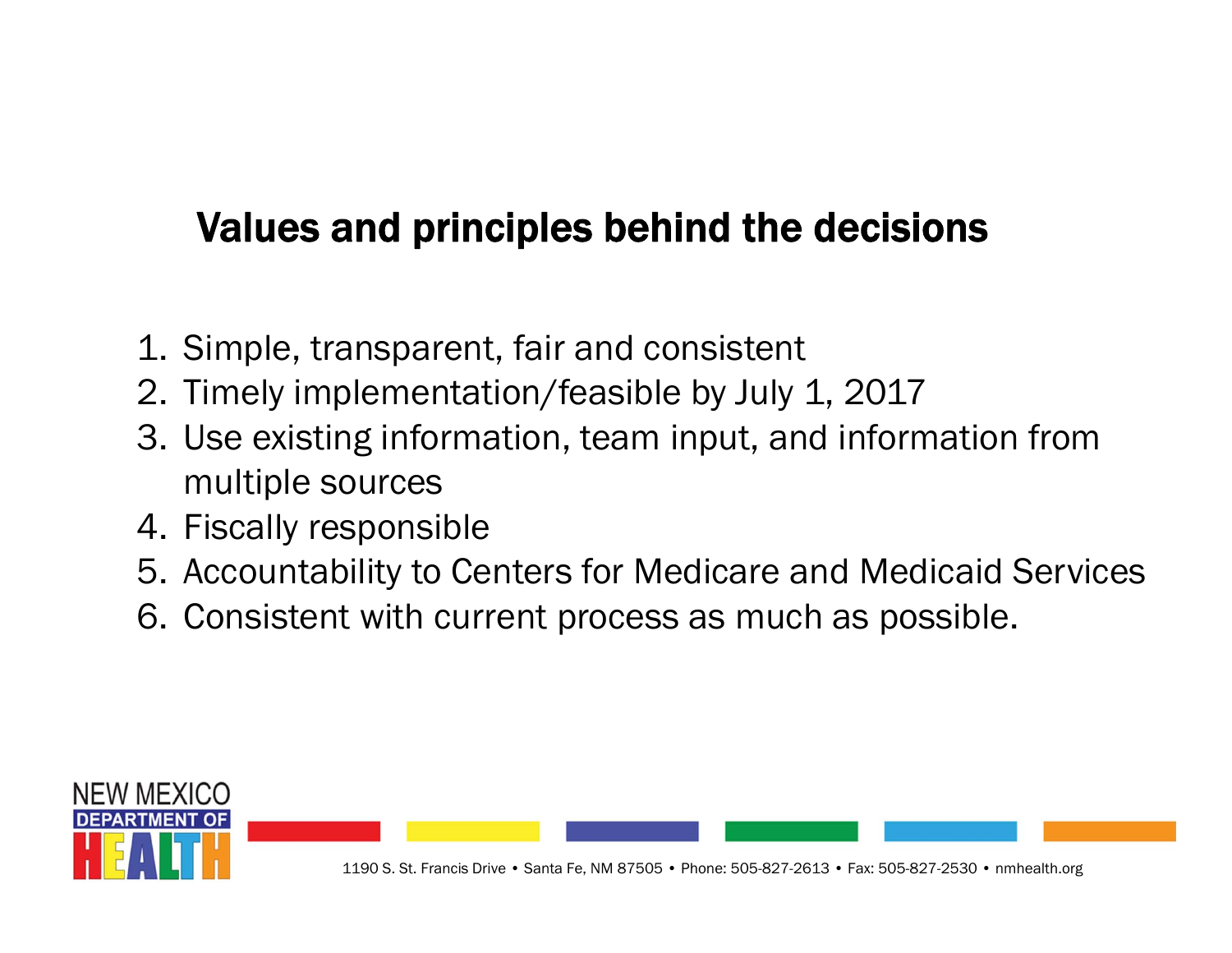#### Stakeholder Input

#### October 2016 through May 2017 included presentations to :

- Letter to field and individuals
- ACQ: Policy and Quality (P&Q) Subcommittee
- OR Implementation Group
- Case Management Advocacy and Action Council (CMAAC)
- Case Management Directors
- Preview Webinar with Invitation to comment (May 2017)
- Association of Developmental Disabilities Community Providers (ADDCP)
- •BWS Beta Testing

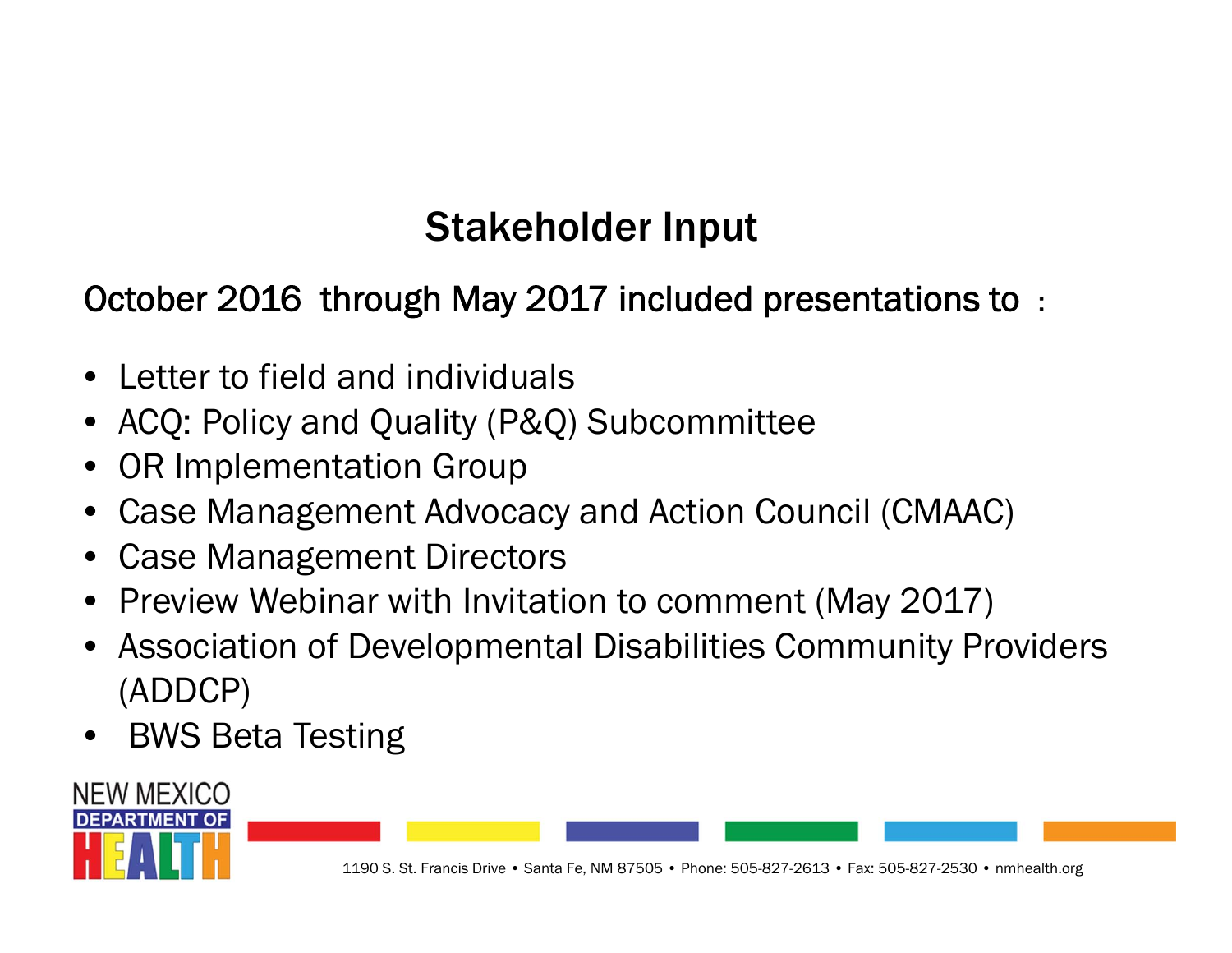#### Comments from Partners and Individuals

- Association of Developmental Disabilities Community Providers
- Advisory Council on Quality

•

.

- Behavior Therapy Association
- Case Management Advocacy and Action Council
- Disability Rights New Mexico
- Developmental Disabilities Planning Council
- Direct Therapy Services
- Survey Monkey and Individuals
- Nursing Community of Practice
- Beta Testers (Budget Worksheet)

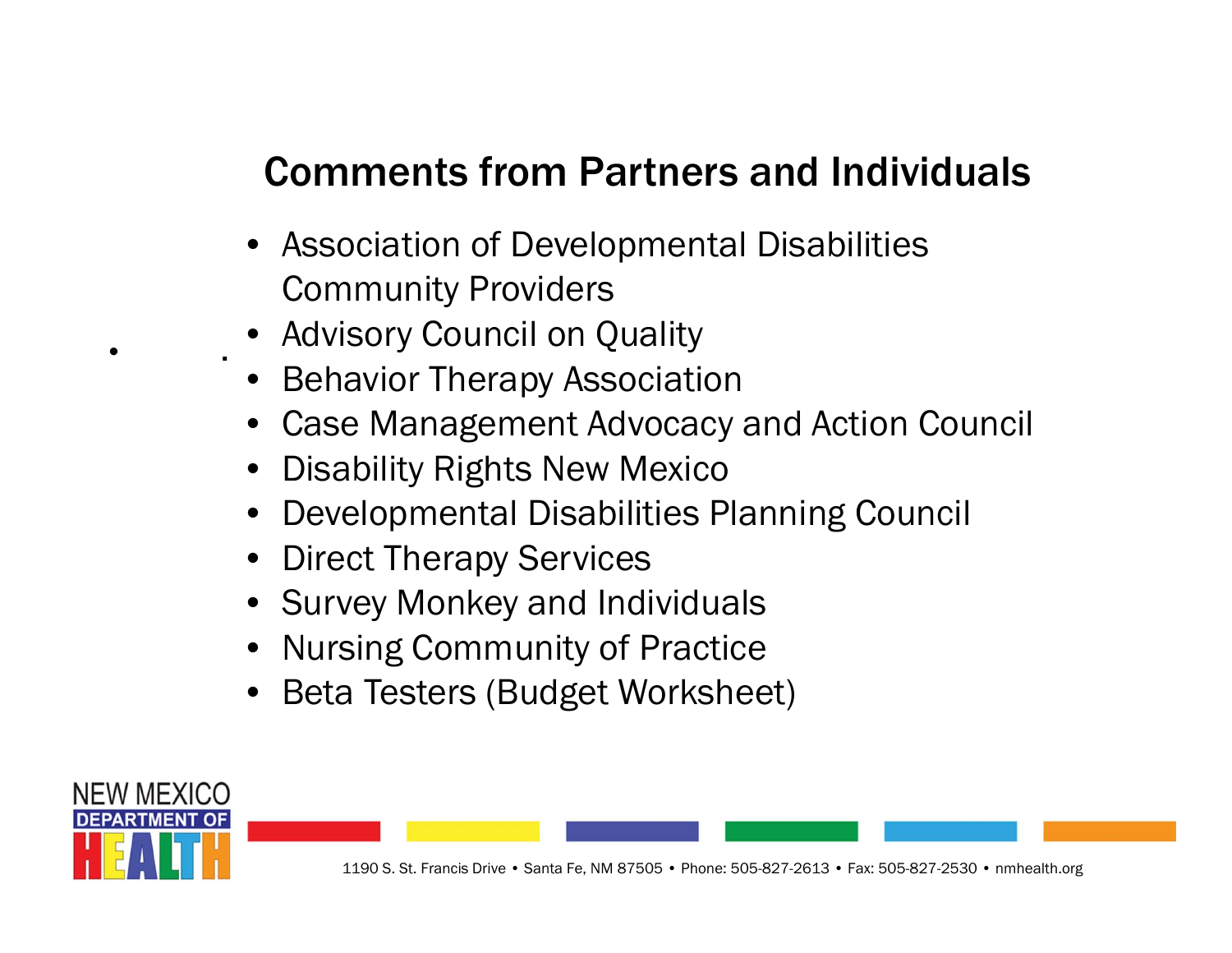#### Made clarifications and changes including:

- Description of nursing, BSC, Person Centered Planning , and other minor edits
- Review of Current Rate Assumptions in the Training
- Corrections to Budget Worksheet during *Super User Beta testing*

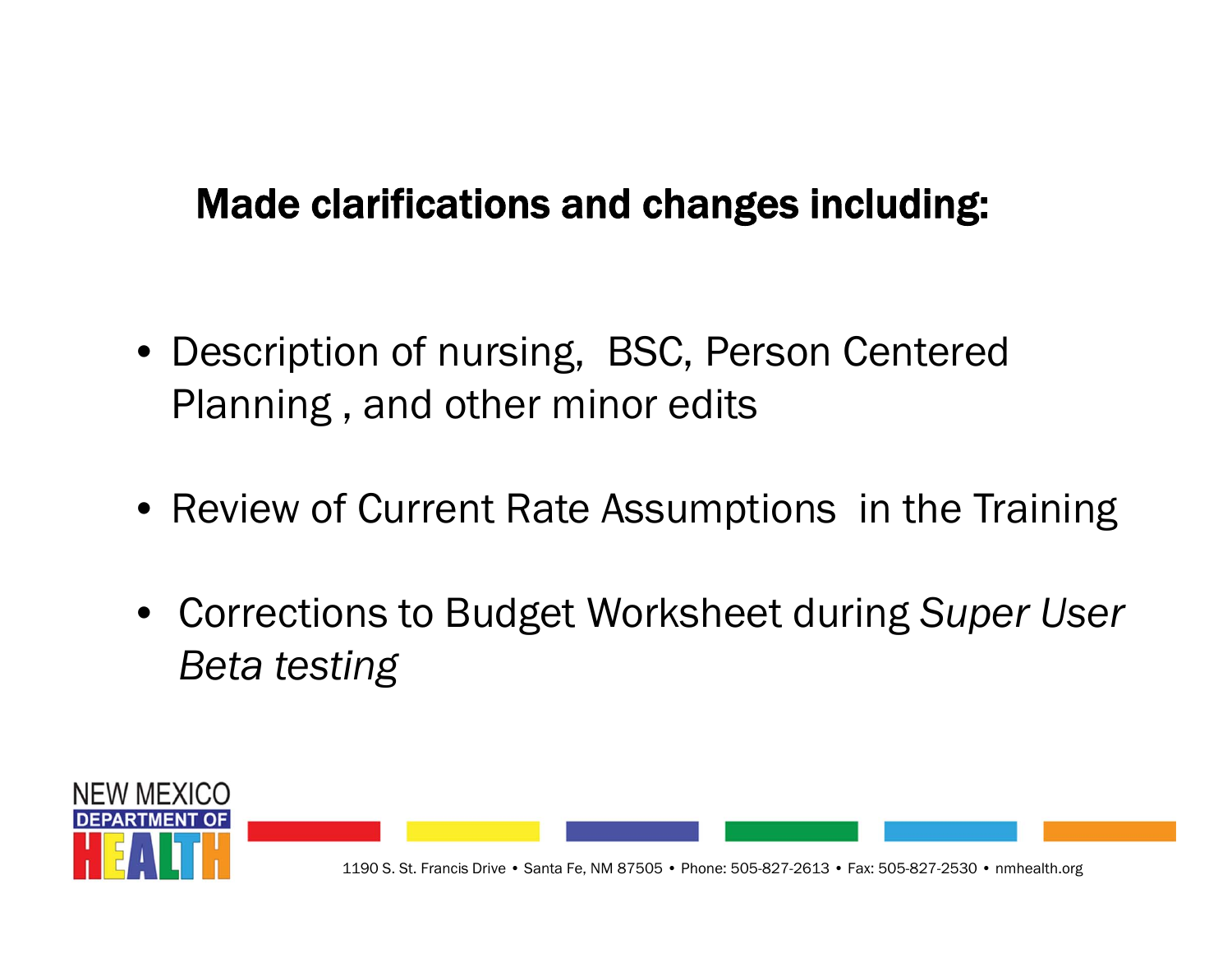## Reminder

### Everything starts with Person Centered Planning



1190 S. St. Francis Drive • Santa Fe, NM 87505 • Phone: 505-827-2613 • Fax: 505-827-2530 • nmhealth.org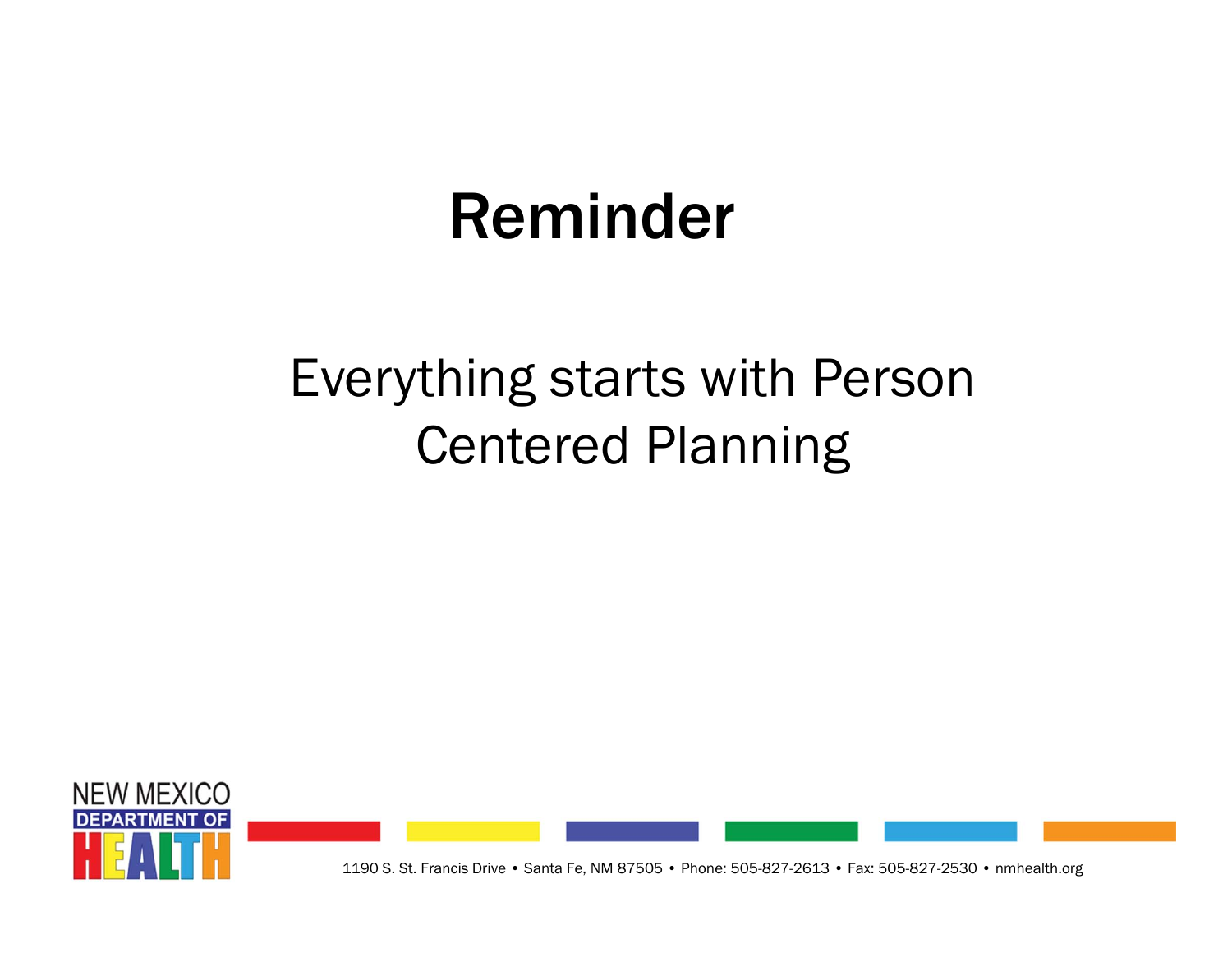



### Person Centered Planning

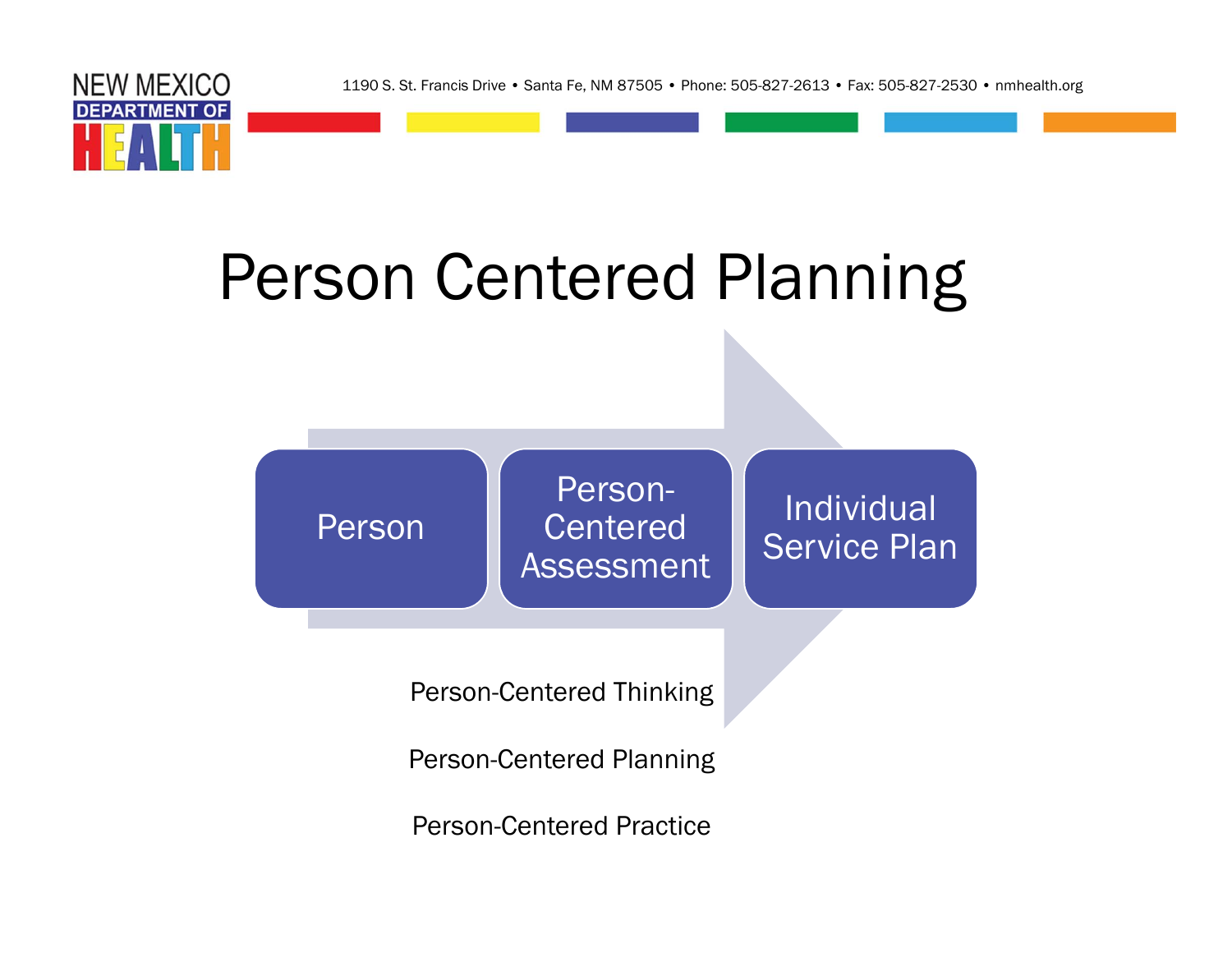### Finding the Balance

- What is important *to* this person
- What is important *for* this person

- •Assessment
- $\bullet$ Person-centered planning meetings
- •Writing the person-centered plan (Individual Service Plan)
- $\bullet$ Reviewing the person-centered plan

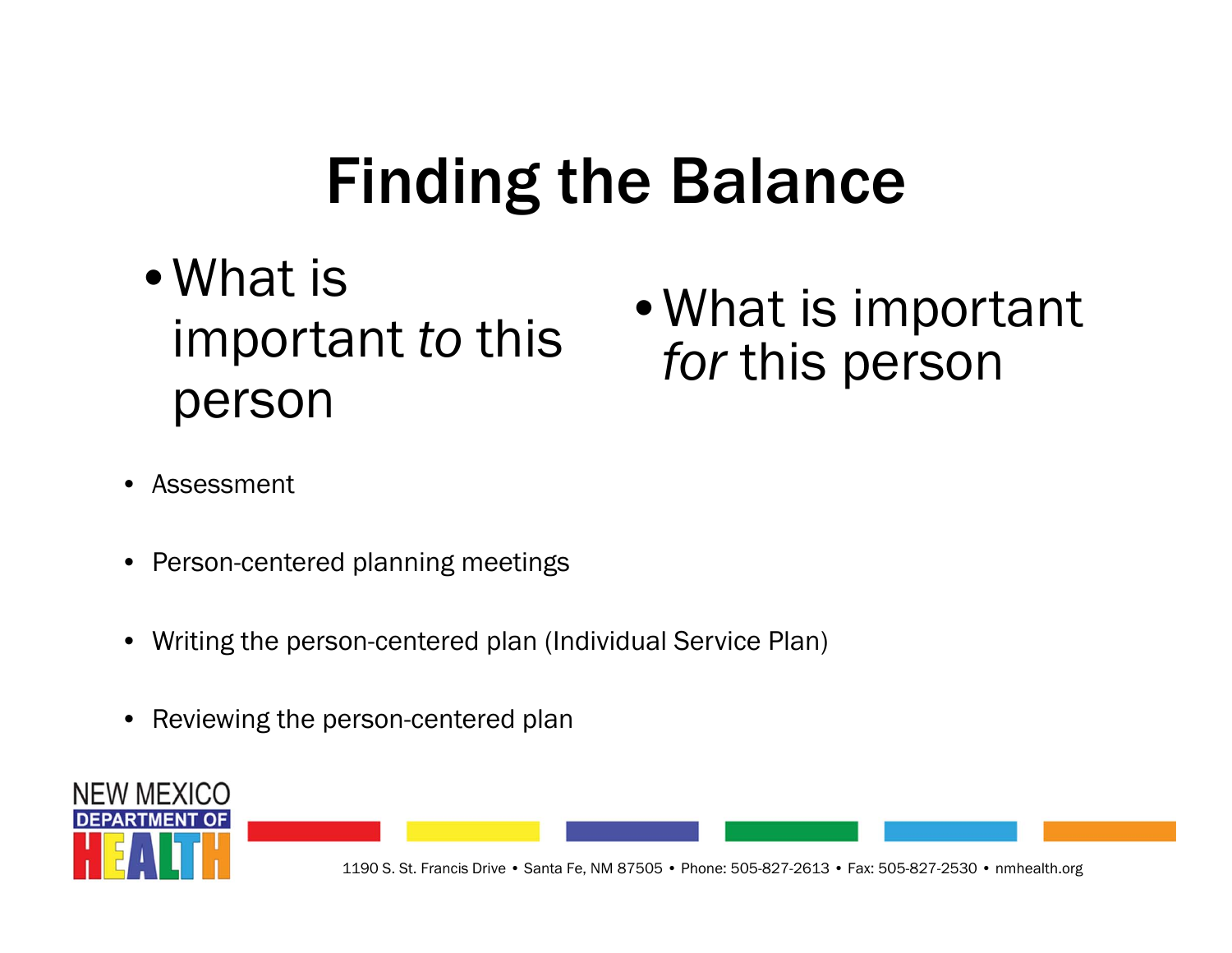

\*The ISP should reflect what is important to the individual to ensure delivery of services in a manner reflecting personal preferences and ensuring health and welfare.

\*Waiver Supports and services are provided *only* to the extent there is a demonstrated individual need and link to the ISP.



1190 S. St. Francis Drive • Santa Fe, NM 87505 • Phone: 505-827-2613 • Fax: 505-827-2530 • nmhealth.org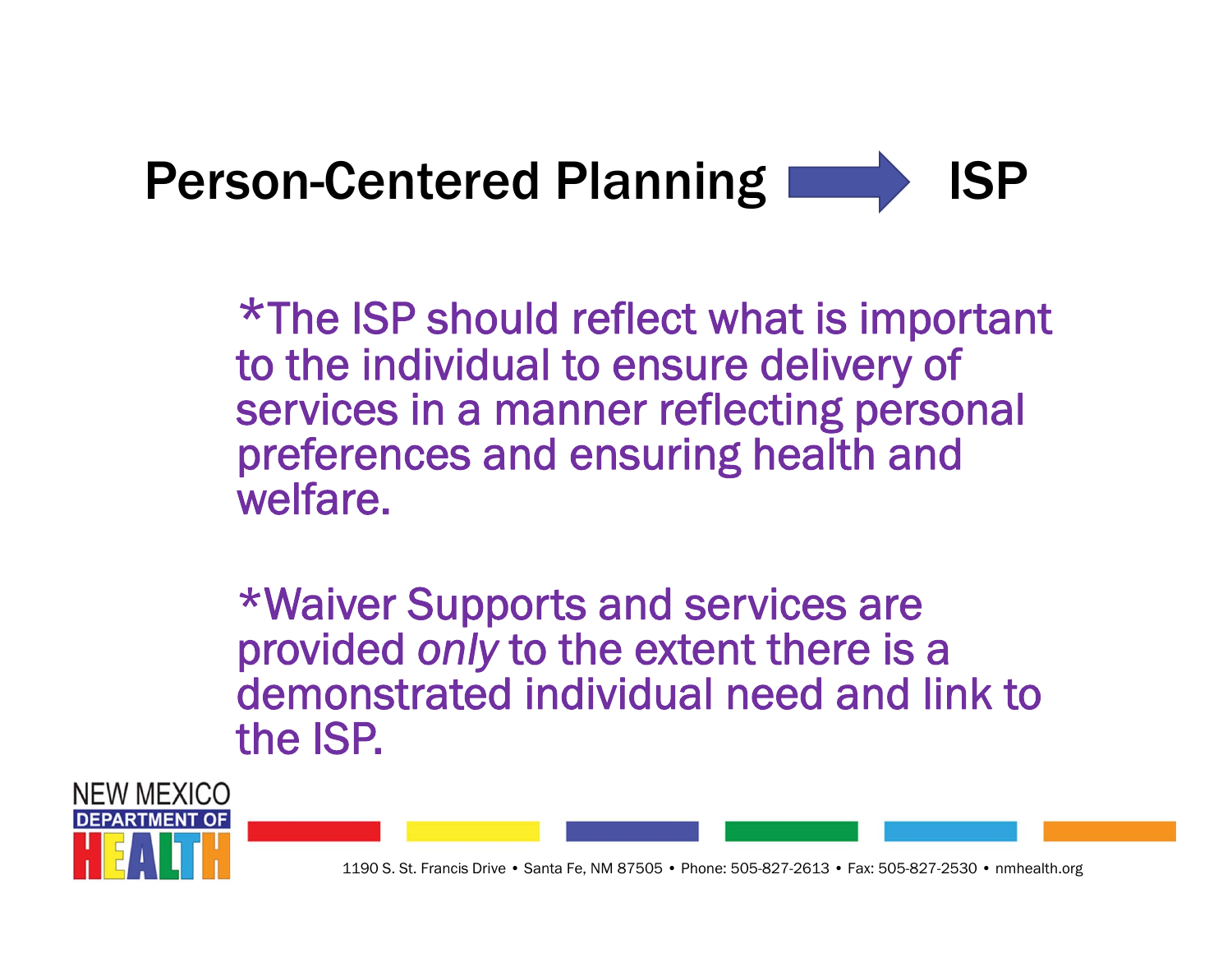#### Proposed Budget Levels 1-7

- Written descriptions of 7 levels that do not rely on the SIS assessment results
- Descriptions are essentially the same, based on the same characteristics

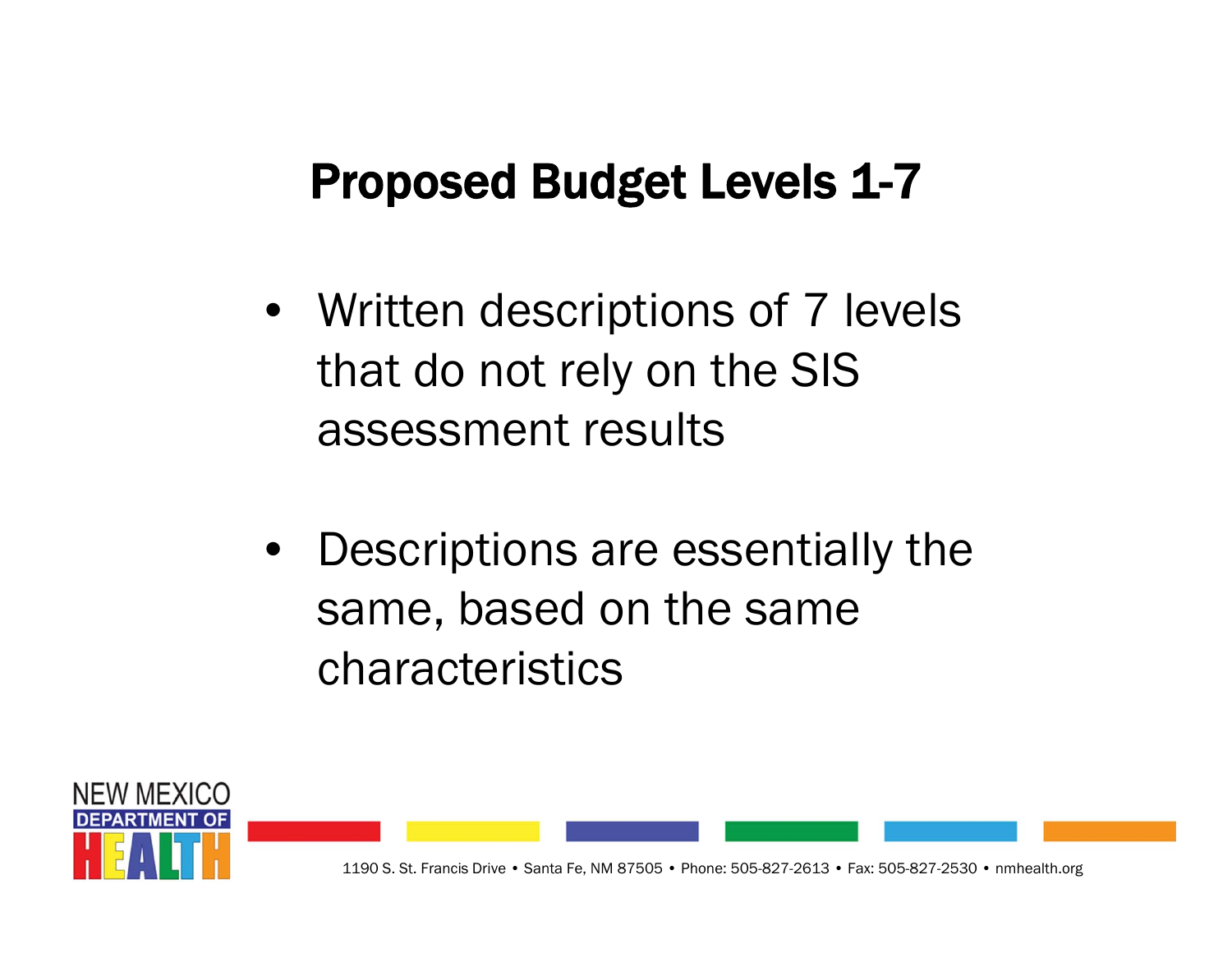#### Suggested Budget Dollar Amounts: Budget Level Assumptions

- Suggested budget dollar amounts are based on the type of living care arrangement, assumptions about types and amounts of services, intensity of staffing needs, and support needs in each level
- $\bullet$ Dollar amounts and rates are the same
- OR continues to approve services based on clinical justification AND approvals may be over or under the suggested amount

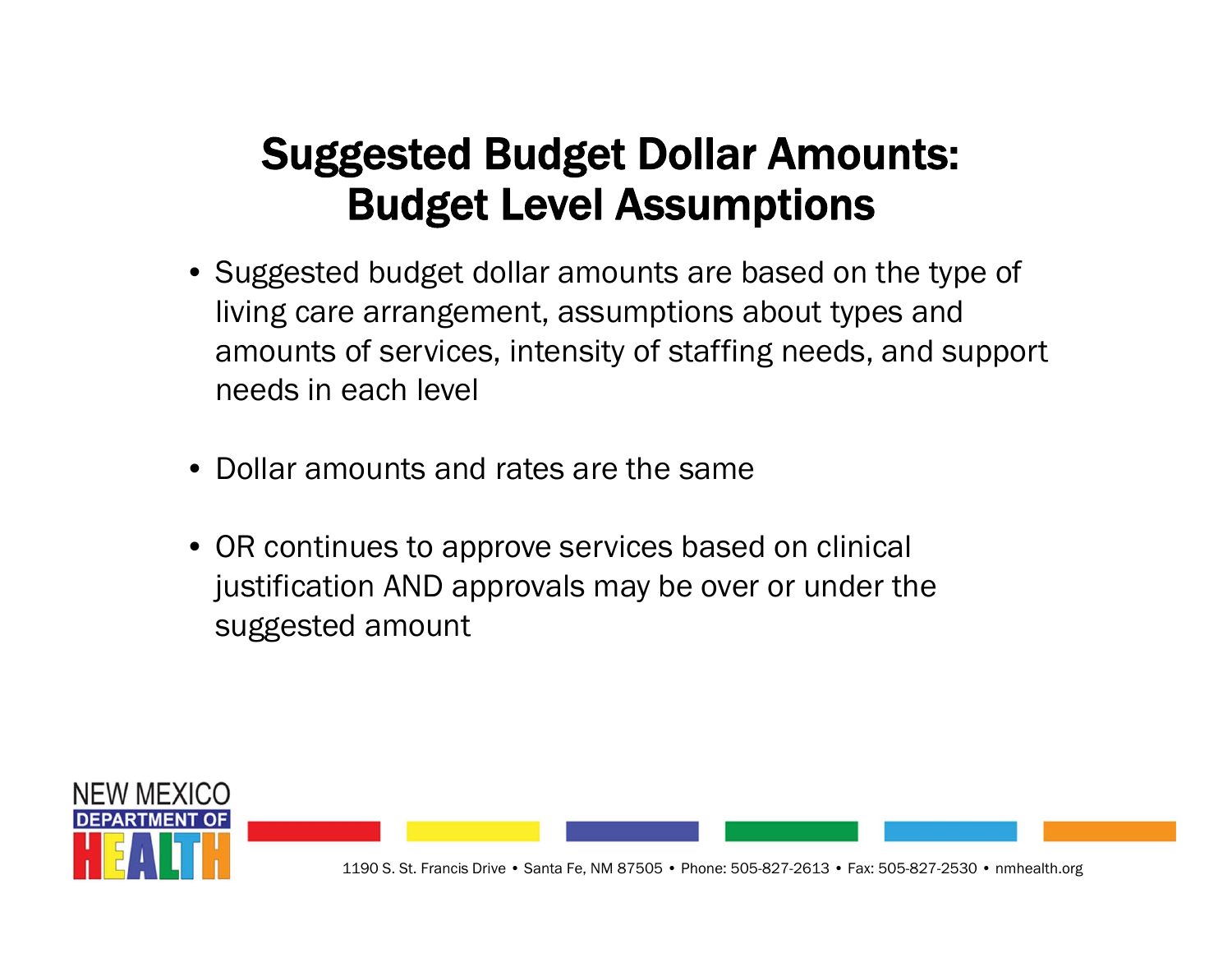#### Process: Proposed Budget Levels and Developing a Budget

- •Case Manager guides team in Person Centered Thinking
- •IDT looks at descriptions of Proposed Budget Levels
- • IDT makes determination of which level an individual falls based on history, assessments, and support needs
- • IDT uses both Proposed Budget Level and Suggested Budget Dollar amounts as a tool/ guide

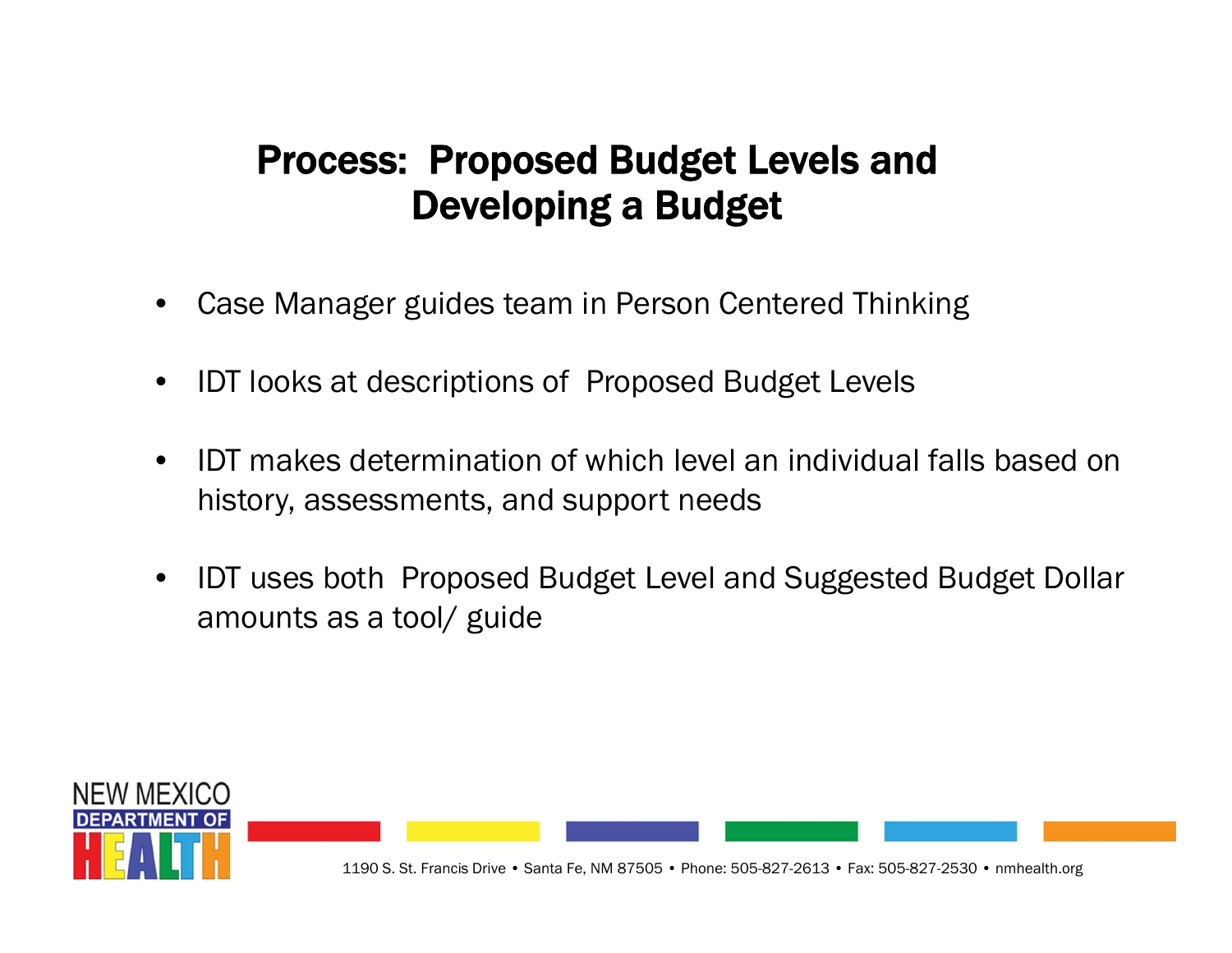#### Proposed Budget Levels and Developing a Budget

- PBL's are a tool to guide the budget development process
- • The dollar amounts and services associated with the PBL were designed in 2012 to meet the needs of most individuals
- The OR does not verify or approve of the IDT's determination of a PBL

The PBL does not limit the request for services or require that the budget be developed within a set amount

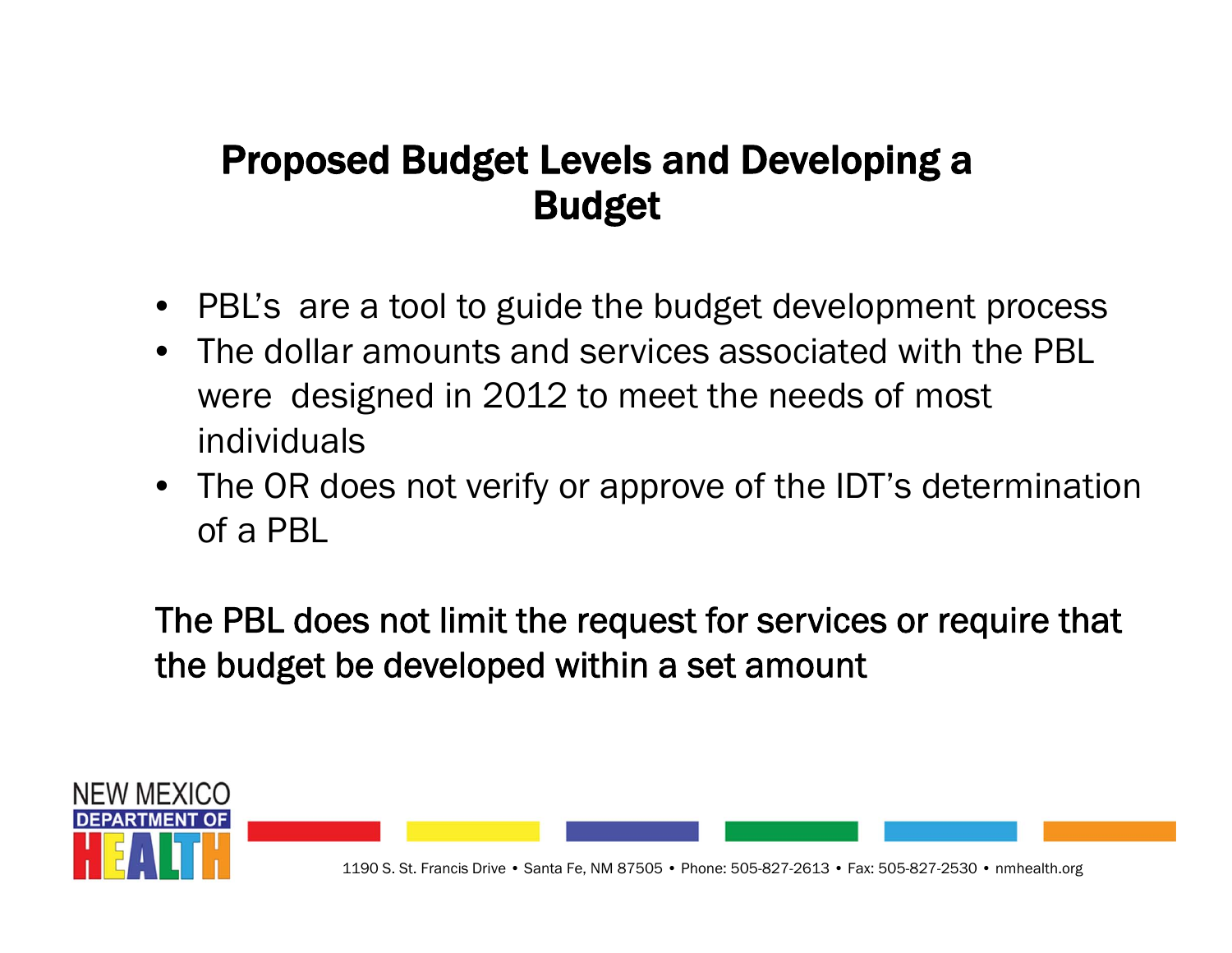#### Process: Proposed Budget Levels and Developing a Budget

- •Person – Centered Thinking
- •Preserve rights and choice
- •Budget must be linked to implementation of the ISP
- •When disagreement in IDT – prevent decisions that are program – centered versus person centered